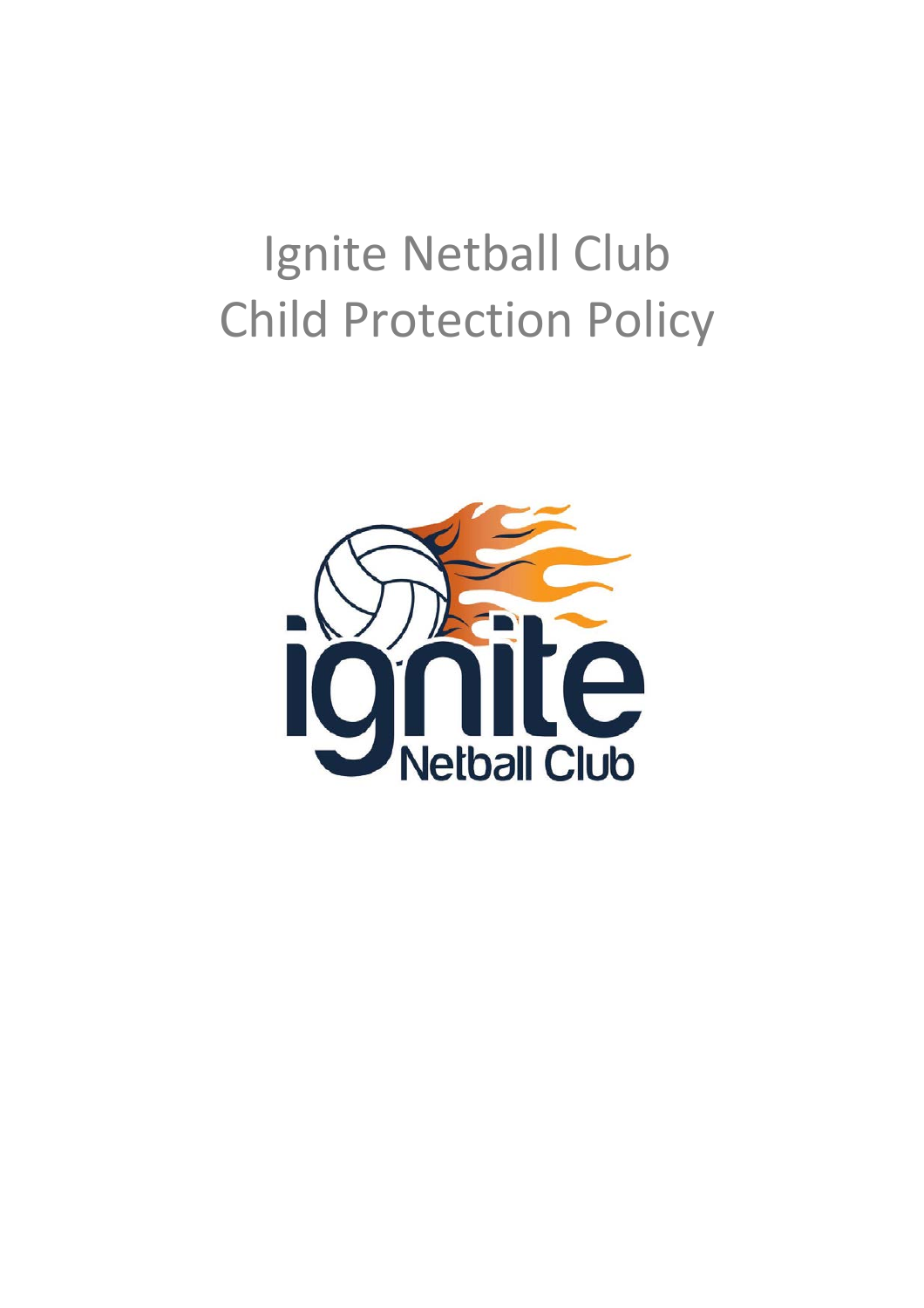

### **TABLE OF CONTENTS**

| Statement of commitment to child safety                             | 3  |  |
|---------------------------------------------------------------------|----|--|
| Child protection policy                                             | 3  |  |
| <b>Appendices</b>                                                   |    |  |
| Screening requirements                                              |    |  |
| Child protection policy - code of conduct and volunteer declaration | 12 |  |
| Suspected child abuse form                                          | 14 |  |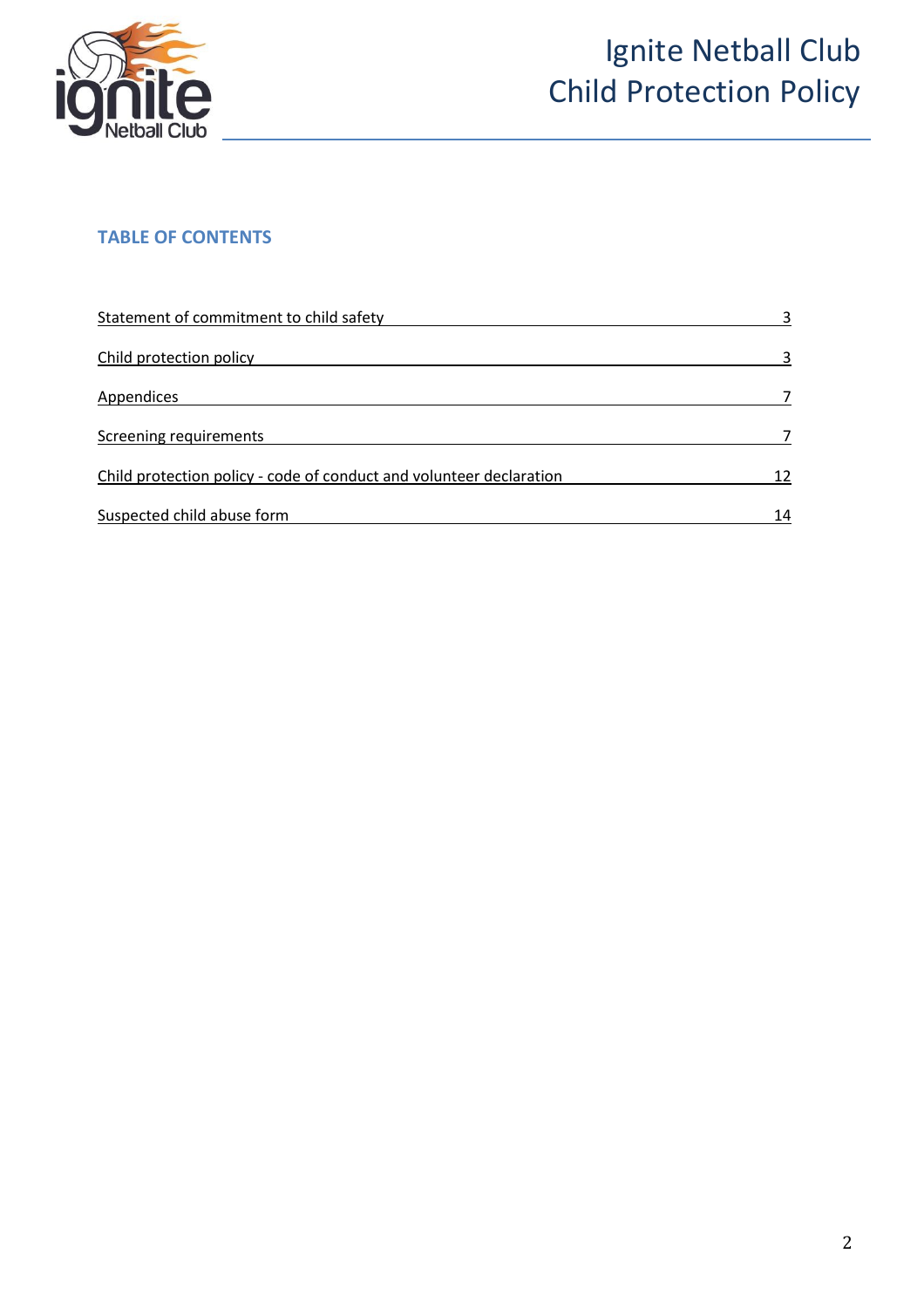

### **Statement of commitment to child safety**

*Ignite Netball Club is committed to child safety.*

Ignite Netball Club wants all children to be safe, happy and empowered. We have zero tolerance of child abuse, and all allegations and safety concerns will be responded to swiftly, treated seriously and consistently with our policies and procedures.

We respect and will rigorously comply with our legal and moral obligations to contact authorities whenever we have cause to believe that child safety has been abused.

We are committed to preventing child abuse, identifying risks early and removing and reducing these risks.

We understand the importance of and are committed to regularly training and educating our leadership team and volunteers on child abuse risks.

We are committed to the cultural safety of Aboriginal children, the cultural safety of children from culturally and/or linguistically diverse backgrounds, and to providing a safe environment for children with a disability.

We will implement and regularly review specific policies, procedures and training that support our leadership team and volunteers to achieve these commitments.

### **Child Protection Policy**

#### **1. Introduction**

For the purposes of this Policy Ignite Netball Club will be referred to as Ignite from here on.

It is our aim that everyone who participates in Ignite's activities is entitled to do so in an enjoyable and safe environment. Ignite accepts that it has a moral and legal obligation to ensure that, when given responsibility for young people, coaches, officials, volunteers, staff members and parents, provide them with the highest possible standard of care.

Ignite is committed to devising and implementing policies so that everyone in sport accepts their responsibilities to safeguard children from harm and abuse and to report any abuse of any child participating in club activities to appropriate authorities.

The aim of this policy is to promote good practice, provide children and young people with the highest possible level of safety whilst in the care of Ignite and to allow leadership team and volunteers to make informed and confident decisions on any matter concerning the safety of children.

*Child:*

The words 'child' and 'children' in this document refer to children and young people up to the age of 18 years.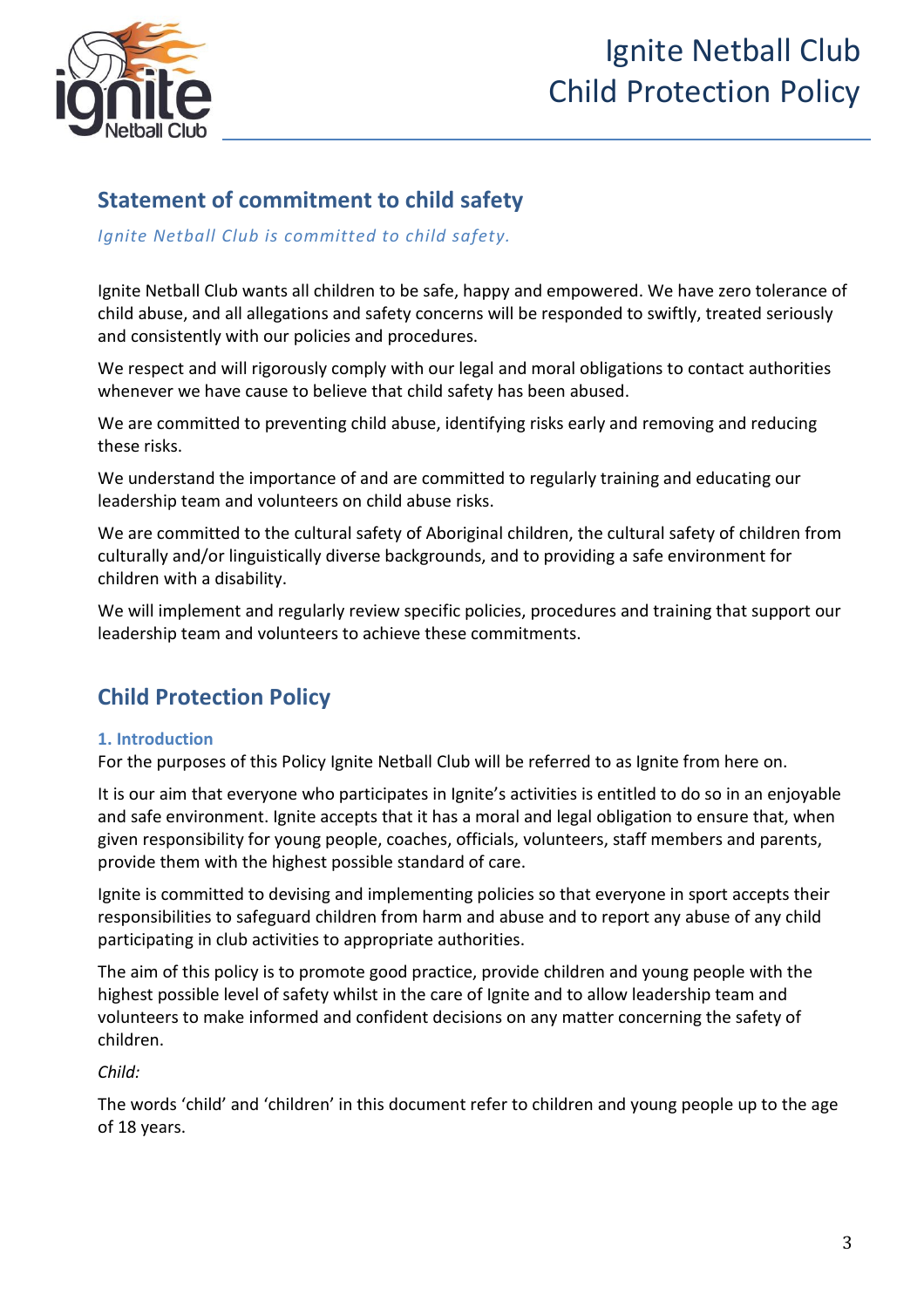

#### *1.1 Policy Statement*

#### **1. Children's Rights to Safety and Participation**

Ignite is committed to the safety and wellbeing of all children who have contact with the Club. The welfare of the child is paramount and we will act without hesitation to ensure a child safe environment is maintained at all times.

Ignite also supports the involvement and participation of children and young people in developing and maintaining child-safe environments. We involve them when making decisions, especially about matters that directly affect them. We listen to their views and respect what they have to say.

We support diversity and tolerance in our Club, and people from all walks of life and cultural backgrounds are welcome. In particular we:

- Support the cultural safety, participation and empowerment of Aboriginal children
- Support the cultural safety, participation and empowerment of children from culturally and/or linguistically diverse backgrounds

#### **2. Identify and Analyse Risk of Harm**

Ignite will maintain a risk management strategy, which includes regularly reviewing child protection practices to determine how child-safe and child-friendly the organisation is, and to determine what additional strategies are required to minimise the risk of harm to children as a result of any action of a volunteer, official, parent, player or any other person.

#### **3. Codes of Conduct**

Ignite will maintain a Child Safety Code of Conduct and provide this to all leaders, volunteers, and parents.

All leaders and volunteers must read, acknowledge and comply with Ignite Codes of Conduct, Policies and Procedures.

#### **4. Ensure that Adults and Children Adhere to the Codes of Conduct**

Ignite will ensure that all adults are aware of the organisation's Codes of Conduct that specify standards of conduct and care when dealing and interacting with children, and will do everything in its power to ensure all leaders and volunteers adhere to those codes of conduct.

The organisation will also implement a code of conduct to address appropriate behaviour between children. Upon implementation of this policy Ignite will ensure all children are aware of this policy and will do everything in its power to ensure all children adhere to that code of conduct.

All committee members and volunteers, as well as children and their families, are given the opportunity to provide feedback on the Code of Conduct.

#### **5. Training and Supervision**

Our organisational culture aims for all committee members and volunteers (in addition to parents, carers and children) to feel confident and comfortable in discussing any allegations of child abuse or child safety concerns. Ignite will train our committee and volunteers to identify, assess and minimise risks of child abuse and to detect potential signs of child abuse.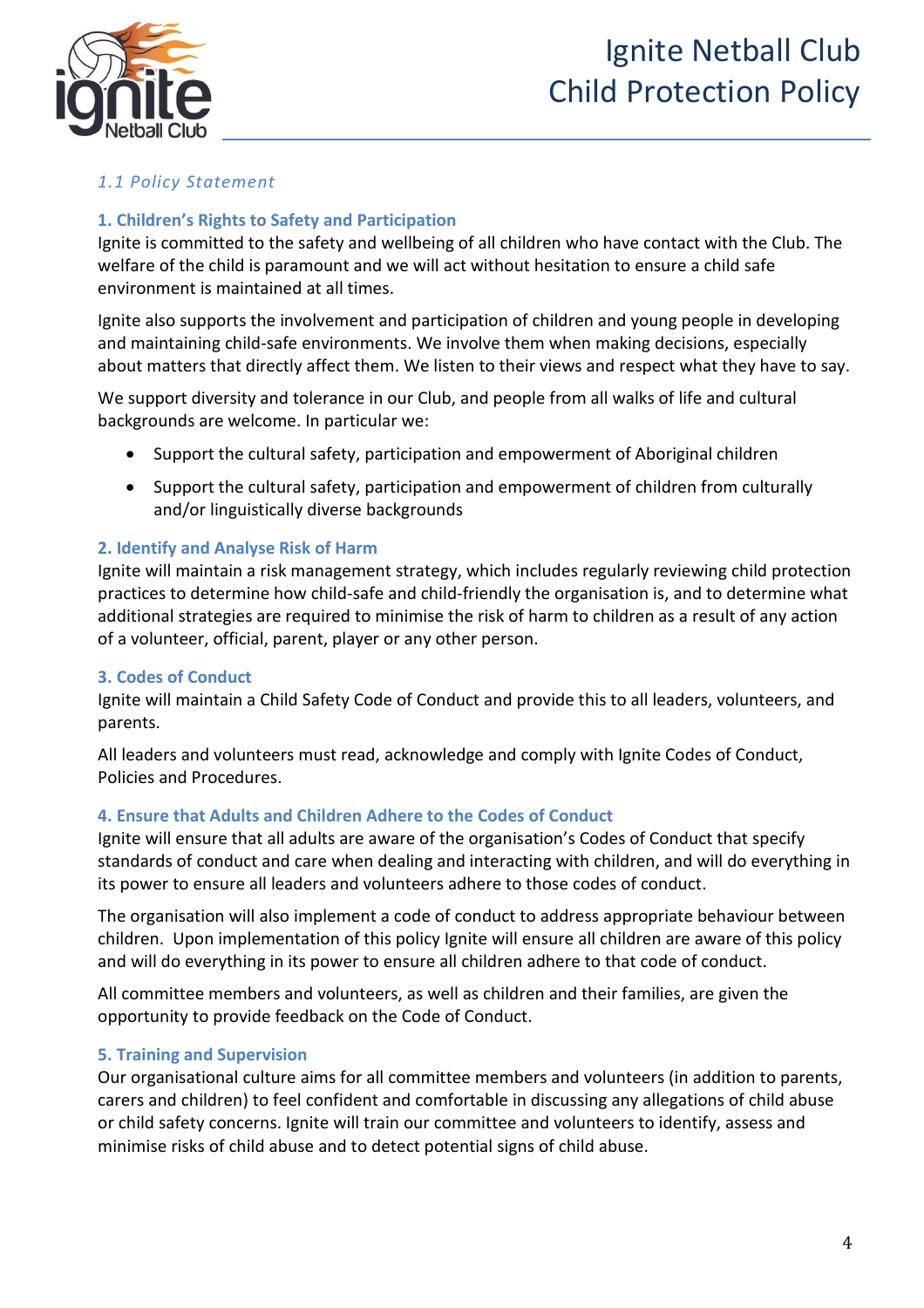

We also support our committee members and volunteers through ongoing supervision to enhance the safety of children; support the cultural safety of Aboriginal children, the cultural safety of children from linguistically and diverse backgrounds, and the safety of children with a disability.

New volunteers will be supervised regularly to ensure they understand our Club's commitment to child safety and that everyone has a role to play in protecting children from abuse, as well as checking that their behaviour towards children is safe and appropriate.

Any inappropriate behaviour will be reported to appropriate authorities, including the Department of Health and Human Services and Victoria Police, depending on the severity and urgency of the matter.

#### **6. Club / Association Welfare Officer**

Ignite will appoint its Executive Committee as the Club Welfare Officers. This includes the President, Secretary and Treasurer of the Club.

The Club Welfare Officers will be trained in relation to all matters concerning child safety and in particular how to deal appropriately with all allegations, disclosures, concerns or observations relating to child safety and abuse.

#### **7. Allegations, Concerns and Complaints**

Ignite will take all allegations seriously and has practices in place to investigate such allegations thoroughly and quickly.

We expect our committee, volunteers and families to discuss any concerns that they may have about the welfare of a child IMMEDIATELY with a Club Welfare Officer. The Club Welfare Officer will ensure that the concerns or incidents reported to them remain confidential and that the identity of the person reporting the concern or incident is not revealed.

The Club Welfare Officers will be required to report all the incidents of abuse or suspected abuse to the appropriate authorities and to take any further action as required, firstly to ensure that any risk to the safety of any child or children is addressed and thereafter to ensure that appropriate action is taken with respect to any person being found to have abused or put the safety of any child or children at risk.

#### **8. Screening and Recruitment**

Ignite will ensure that all reasonable steps are taken to engage the most suitable and appropriate people to work with children. All coaches, team managers and committee members are required to have a Working with Children Check. Such measures help us minimise the likelihood of engaging (or retaining) people who are unsuitable to work with children.

*See appendix #1 Screening requirements*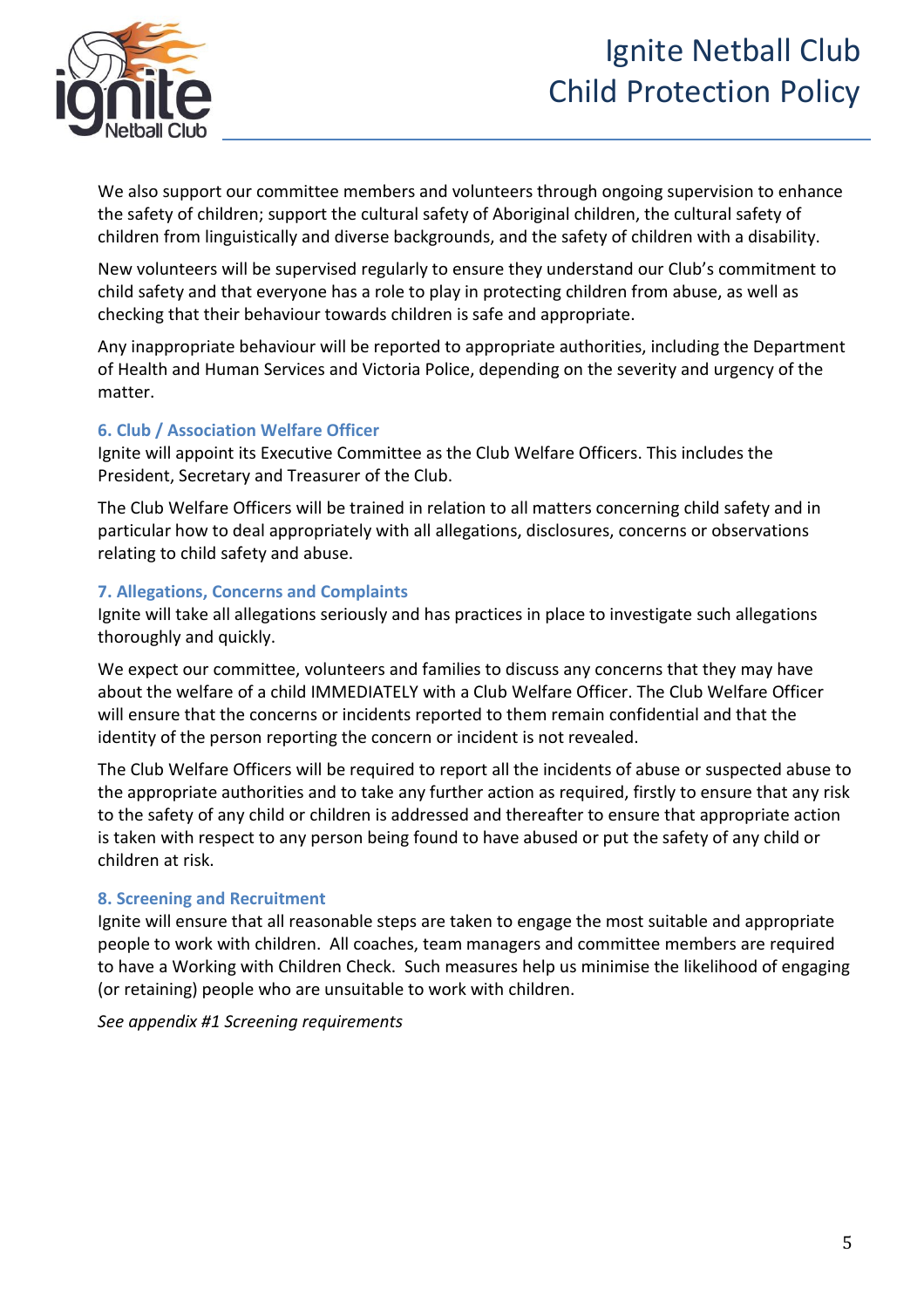

#### **9. Interview, Induction and Training for Personnel**

#### *Interview and Induction*

All committee members and volunteers will receive formal or informal induction during which:

- The role requirements and responsibilities will be clarified
- They will sign up to the organisation's Codes of Conduct and the Member Protection Declaration
- Child Safety Procedures will be explained and training needs will be identified.

#### *Training*

In addition to pre-selection checks, training after recruitment will be provided to help committee members and volunteers to;

- Analyse their own practice against what is deemed good practice, and to ensure their practice is likely to protect them from false allegations
- Recognise their responsibilities and report any concerns about suspected poor practice and/or abuse
- Respond to concerns expressed by a child
- Work safely and effectively with children

#### **10. Fair and Just Procedures for Volunteers**

The safety and wellbeing of children is our primary concern. We are also fair and just to our volunteers. The decisions we make when recruiting, assessing incidents, and undertaking disciplinary action will always be thorough, transparent and based on evidence.

Ignite will record all allegations of abuse and safety concerns, including investigation updates. All records are securely stored.

If an allegation of abuse or a safety concern is raised, we provide updates to all children and families involved on progress and any actions we as an organisation take.

#### **11. Privacy**

All personal information considered or recorded will respect the privacy of the individuals involved, whether they be committee members, volunteers, coaches, parents or children, unless there is a risk to someone's safety. We have safeguards and practices in place to ensure any personal information is protected. Everyone is entitled to know how this information is recorded, what will be done with it, and who will have access to it.

#### **12. Legislative Responsibilities**

Ignite takes our legal responsibilities seriously, including:

- Failure to disclose: Reporting child sexual abuse is a community-wide responsibility. All adults in Victoria who have a reasonable belief that an adult has committed a sexual offence against a child under 16 have an obligation to report that information to the police.
- Failure to protect: People of authority in our Club will commit an offence if they know of a substantial risk of child sexual abuse and have the power or responsibility to reduce or remove the risk, but negligently fail to do so.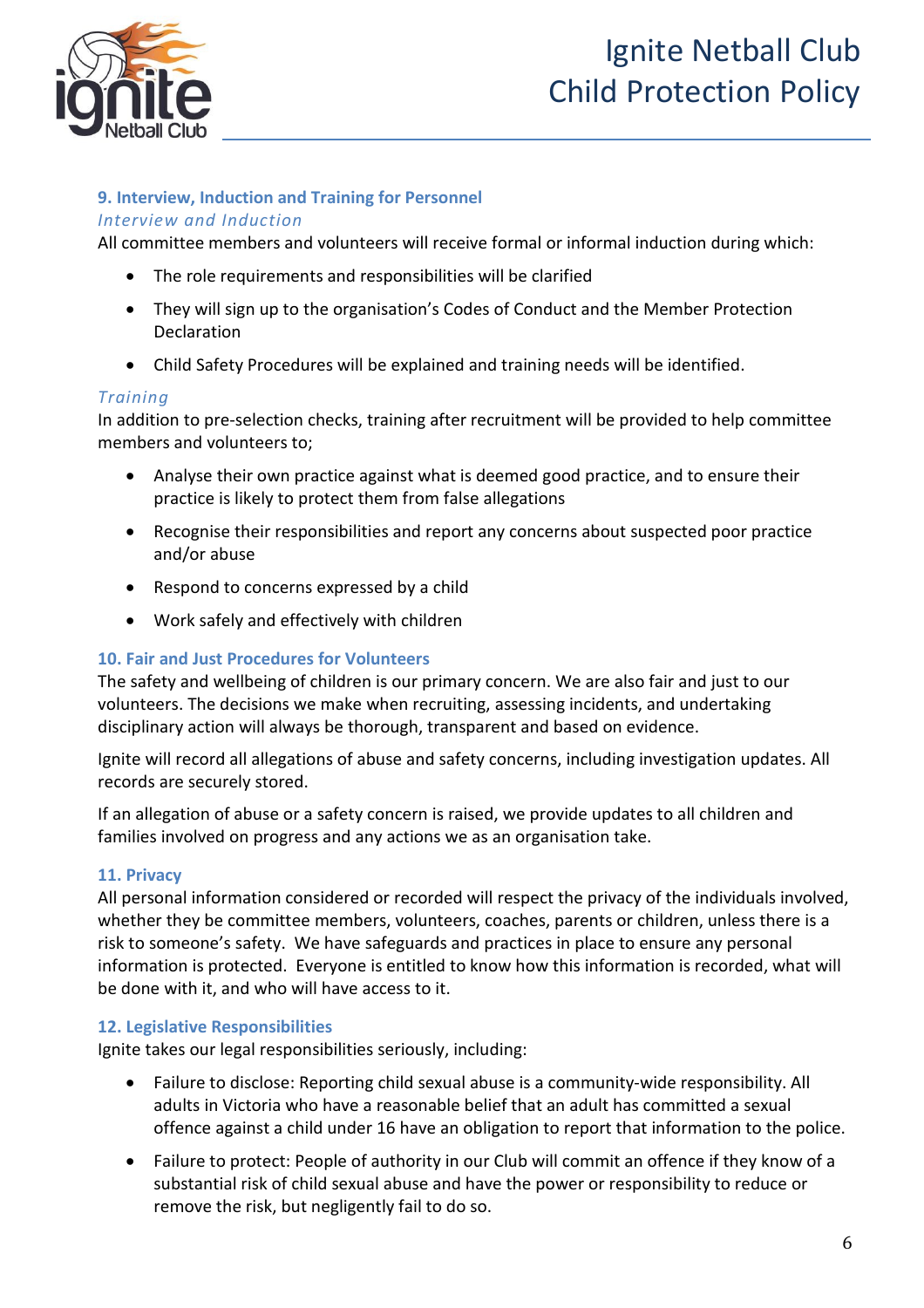

#### **13. Risk Management**

In Victoria, organisations are required to protect children when a risk is identified (see information about failure to protect above. In addition to general occupational health and safety risks, we proactively manage risks of abuse to our children.

#### **14. Regular Review**

This policy will be reviewed every two years and following significant incidents if they occur. We will ensure that families and children have the opportunity to contribute.

Reviewed Date: January 2018

Next Review Due: January 2020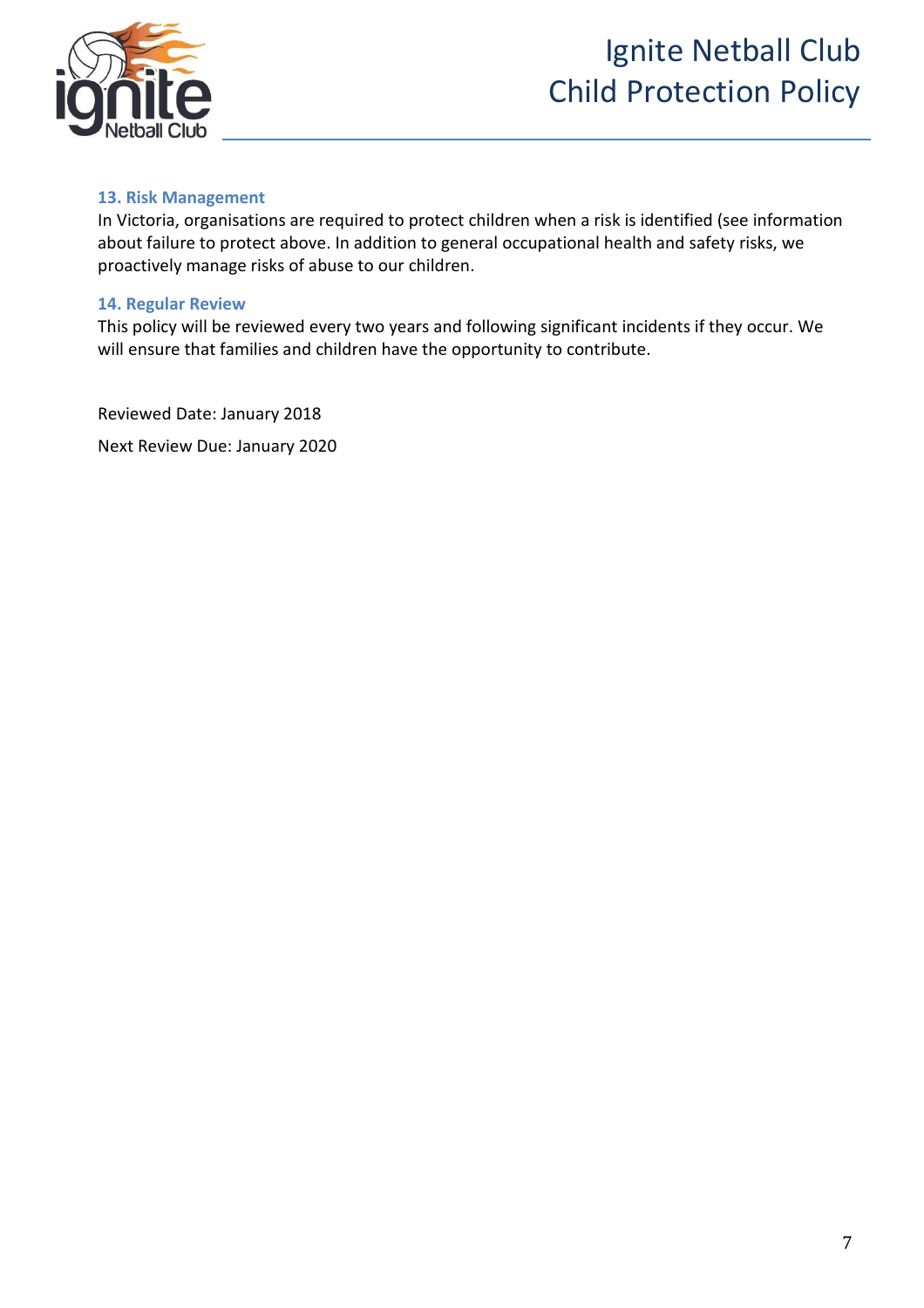

### **Appendices**

#### **APPENDIX #1**

### **Screening requirements**

The Victorian Government Working With Children Act make it compulsory for all coaches and administrators (such as team managers) of representative teams with regular contact with minors to be screened unless the coach or administrator is under 18 years of age, or is currently employed as a police officer or teacher.

All persons identified by the Club as working in a child-related work (those who work, coach, supervise or have regular unsupervised contact with people under the age of 18 years) will be required to undergo the screening procedures as follows:

- 1. The Screening By Laws and the Act require all relevant persons to complete a Working With Children Check. (Note: There are heavy penalties under the Act for any person appointing a relevant person without a Working With Children Check.
- 2. Applicants for a Working With Children Check must list Ignite Netball Club as an employer on their application. Results of the Working With Children Check Application will be sent to a designated Ignite appointee (Ignite Secretary) and will be treated as strictly "private and confidential". If there is an adverse report about a person then that report will be immediately directed to: "The Executive Committee, Ignite Netball Club, c/o Donvale Christian College 155 Tindals Road, Donvale 3111" who shall then inform the person in question. An appeal process is available through the Victorian Civil and Administrative Tribunal under the Act.
- 3. Persons who already have the Working With Children Check will not be required to undergo another until expiry of the Check (5 years from issue) as the Check is portable between sports and associations, but will need to sign the statutory declaration as soon as possible. Associations may require a person to undergo a police check at any time.
- 4. In addition to the Working With Children Check, all persons involved with children will be required to sign the "Child Protection Policy – Code of Conduct" form.

Any query should be directed to the Club Secretary.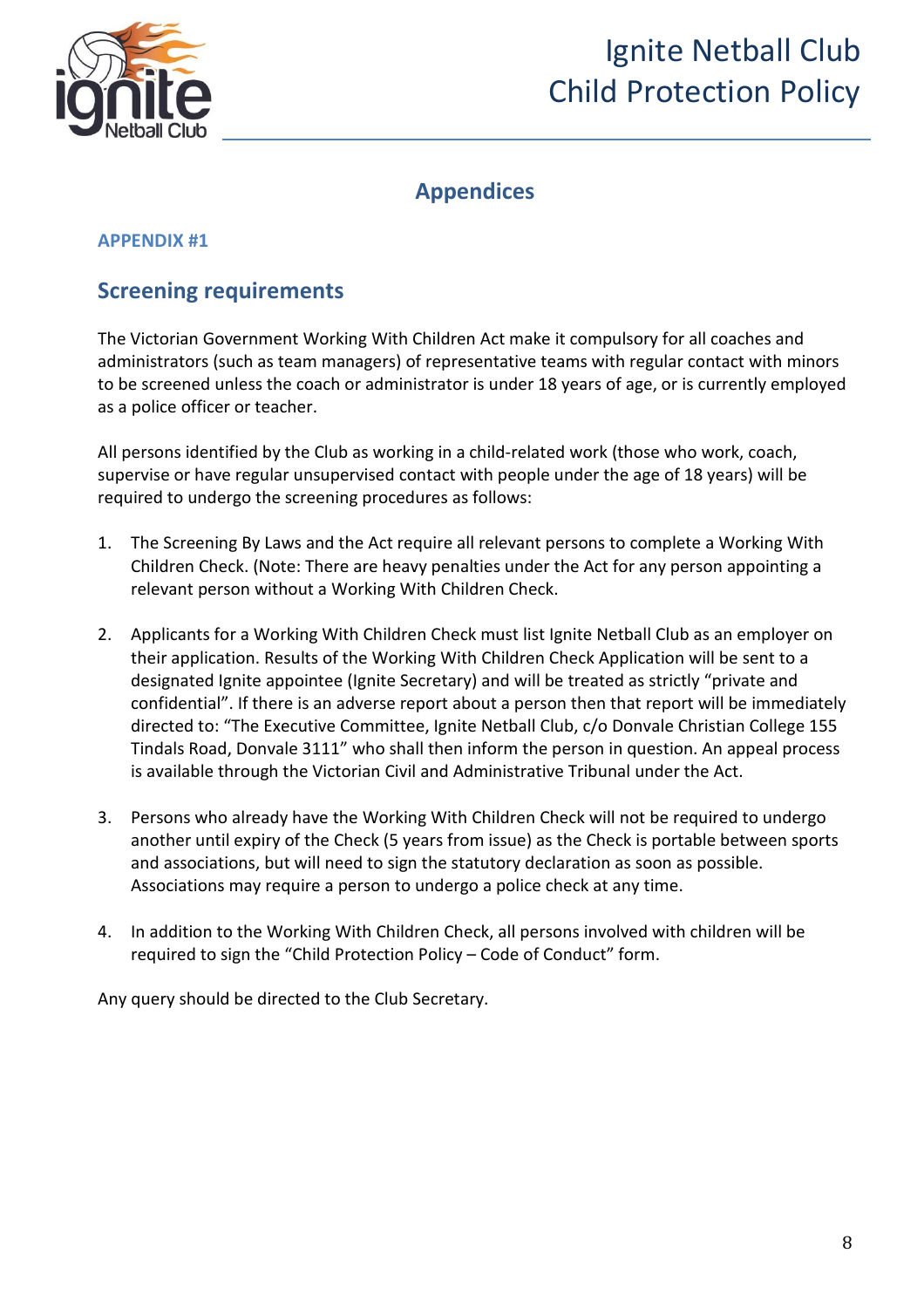

#### **Instructions on Applying for a Working With Children Check:**

• Working with Children Checks can be done at most post offices. Some post offices will arrange for staff to attend a stadium where a number of people are applying. Applicants need a passport type photo and the application is free for volunteers. Applicants need to produce sufficient identification in a similar manner to applying for a passport or opening a new bank account.

Application forms may be obtained from post offices or the Working With Children Office at the Department of Justice. Photocopied forms are not acceptable.

Alternatively, you can complete an online form at [http://www.workingwithchildren.vic.gov.au](http://www.workingwithchildren.vic.gov.au/) and then submit it at your nearest post office.

On the Application Form

- 1. Select Volunteer
- 2. Under Details of the Organisation fill in the following

Ignite Netball Club

155 Tindals Road, Donvale 3111

PH: 03 9844 2471

Select option #42 – Clubs, associations or sporting nature

- Ensure that the section "Declaration of Volunteer Status" is completed before training or competition begins.
- Please ensure you process your WWCC as soon as possible as the form will take approximately 3 to 8 weeks to be processed.

#### **Ignite Procedures**

- 1. The Ignite Secretary must receive lists of volunteer applicants to be screened one week prior to the commencement of training or the first competitive game.
- 2. Applicants are notified in writing, by the Ignite Secretary, of adverse decisions.

#### **Appeal Procedure**

The Club Secretary, upon receiving an adverse finding shall inform the applicant. The Club Screening Officer shall advise the appeal process upon request.

An appellant should put in a notice of appeal to:

BV Screening Officer

Box 3 MSAC

Aughtie Drive ALBERT PARK 3206

The Screening Officer shall immediately notify the VJBL Screening Officer of any appeal.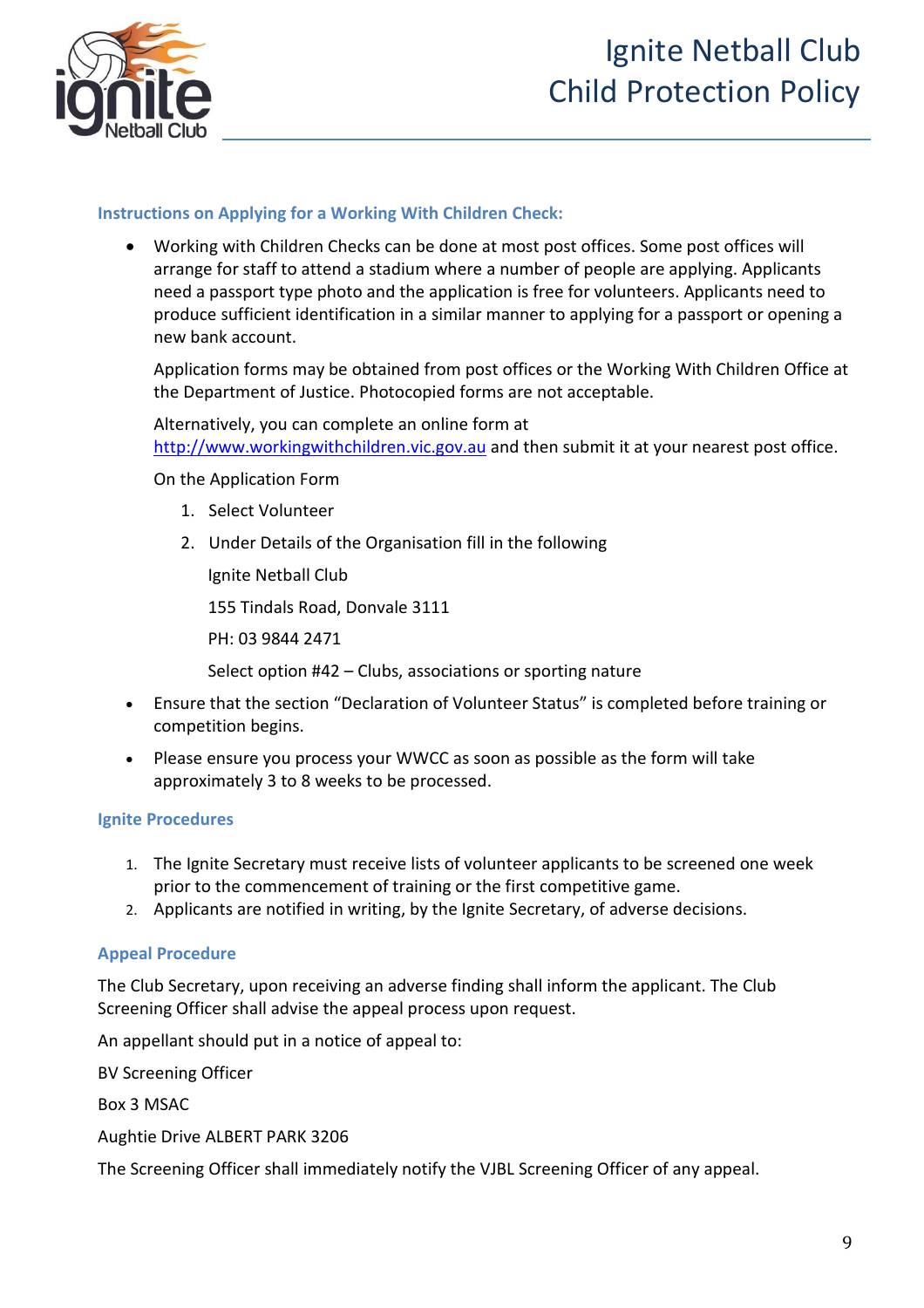

#### Notes:

Associations and their Coaching and Management personnel must be aware that this policy establishes a process of application. In other words coaches and administrators must apply to coach or administer by undergoing this check. Individuals who do not comply with this process are not to be given coaching or administrative positions with this Club.

- All coaches permanent/replacement/substitute/developmental/assistant should be screened.
- New coaches must be screened immediately ie. within two weeks of appointment.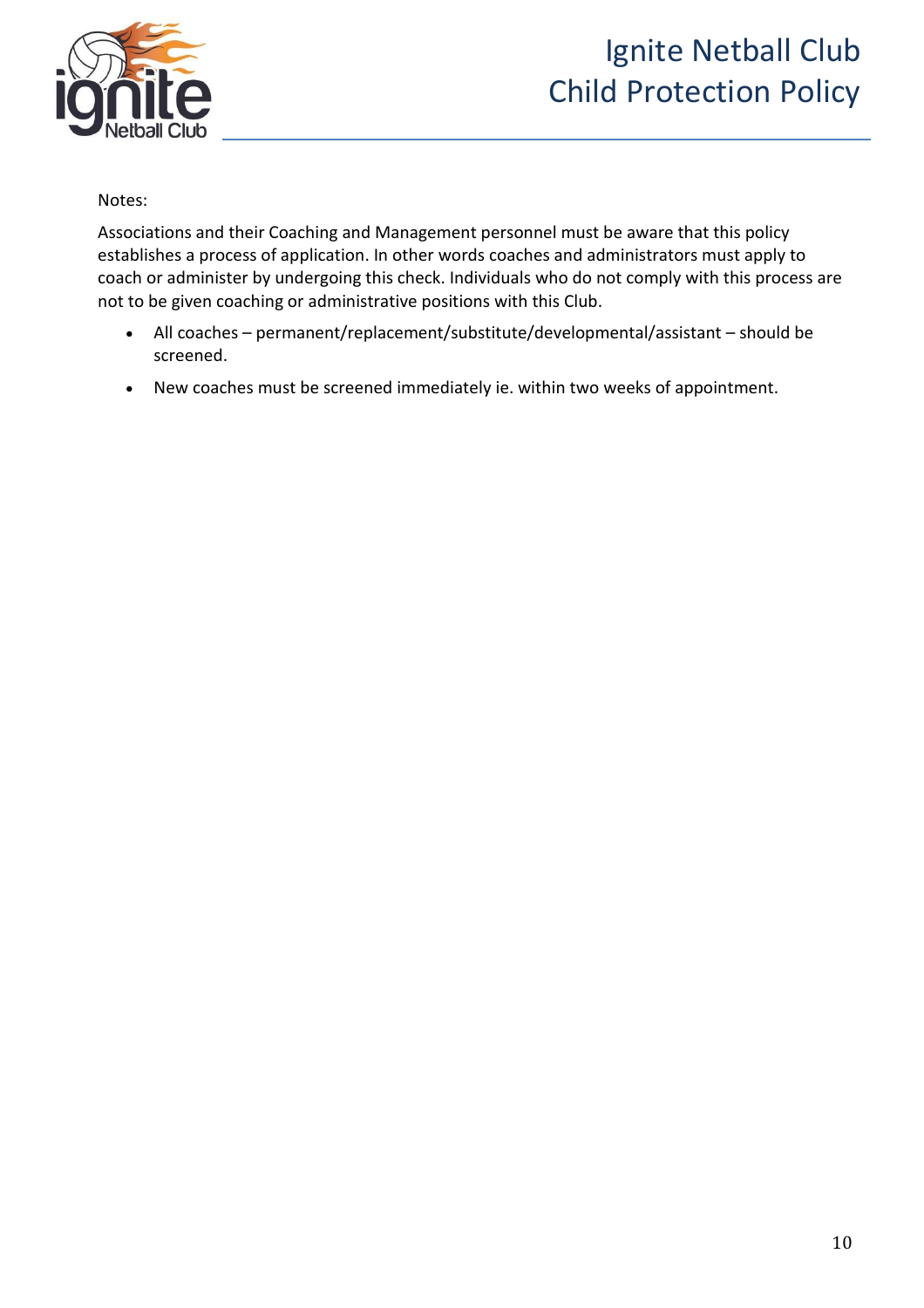

### **Child Protection Policy – Code of Conduct**

This Code of Conduct is for all Ignite representatives; including coaches, team managers and committee members as stated in the Ignite Child Protection Policy.

As an Ignite representative, I am responsible for supporting the safety, participation, wellbeing and empowerment of children, and **I WILL:**

- Adhere to the Ignite Child Protection Policy at all times.
- Take all reasonable steps to protect children from exploitation and abuse.
- Treat all children fairly, and with respect and dignity, regardless of race, colour, gender, sexual orientation, language, religion, political or other opinion, natural, ethnic or social origin, disability, or other status.
- Promote the safety and wellbeing, participation and empowerment of children with disability and children from linguistically and culturally diverse backgrounds by ensuring my conduct is in no way discriminatory, and my decision making is sensitive to their special needs.
- Avoid physical contact with children unless necessary.
- Commit to a culture of openness, and as such I will not ask children to keep secrets, nor will I promise to keep secrets if asked.
- Listen and respond to the views and concerns of children, particularly if they are telling me that they or another child has been abused and/or they worried about their wellbeing, safety or safety of another
- Immediately report concerns or allegations of child abuse in accordance with the procedures stated in Ignite's Child Protection Policy. If I believe a child is in immediate risk of harm I will phone 000.
- Wherever possible, I will ensure that another adult is present when working in the proximity of children
- Immediately report any breach of this Code of Conduct to the Ignite Executive Committee.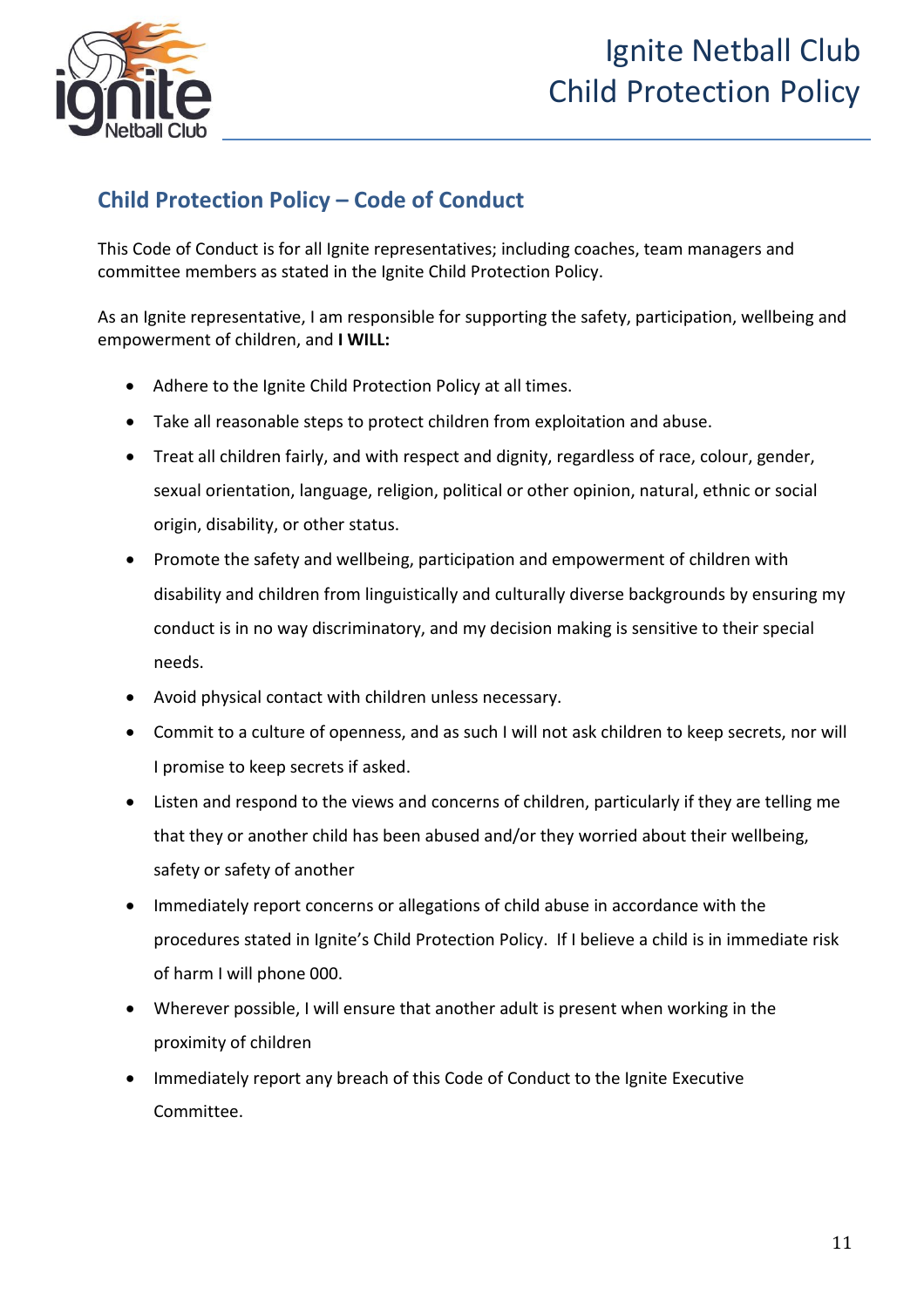

As an Ignite representative, **I WILL NOT:**

- Use language or behaviour towards children that is, or could be interpreted as inappropriate, harassing, abusive, sexually provocative, demeaning or culturally inappropriate.
- Use physical discipline or in any way punish a child.
- Engage children in any form of sexual activity or acts, including paying for sexual services or acts.
- Develop any 'special 'relationships with children, beyond what is required of me in my role that could be seen as favouritism.
- Abuse the power and influence I have by virtue of my position over the life and wellbeing of a child.

I agree to adhere to this Code of Conduct, and in signing this, acknowledge that I have read, understood and will act in accordance with the Ignite Child Protection Policy.

I understand that a breach of this Code of Conduct may give rise to disciplinary action being taken against me.

Signature:

Name: \_\_\_\_\_\_\_\_\_\_\_\_\_\_\_\_\_\_\_\_\_\_\_\_\_\_\_\_\_\_\_\_\_

Date: \_\_\_\_\_\_\_\_\_\_\_\_\_\_\_\_\_\_\_\_\_\_\_\_\_\_\_\_\_\_\_\_\_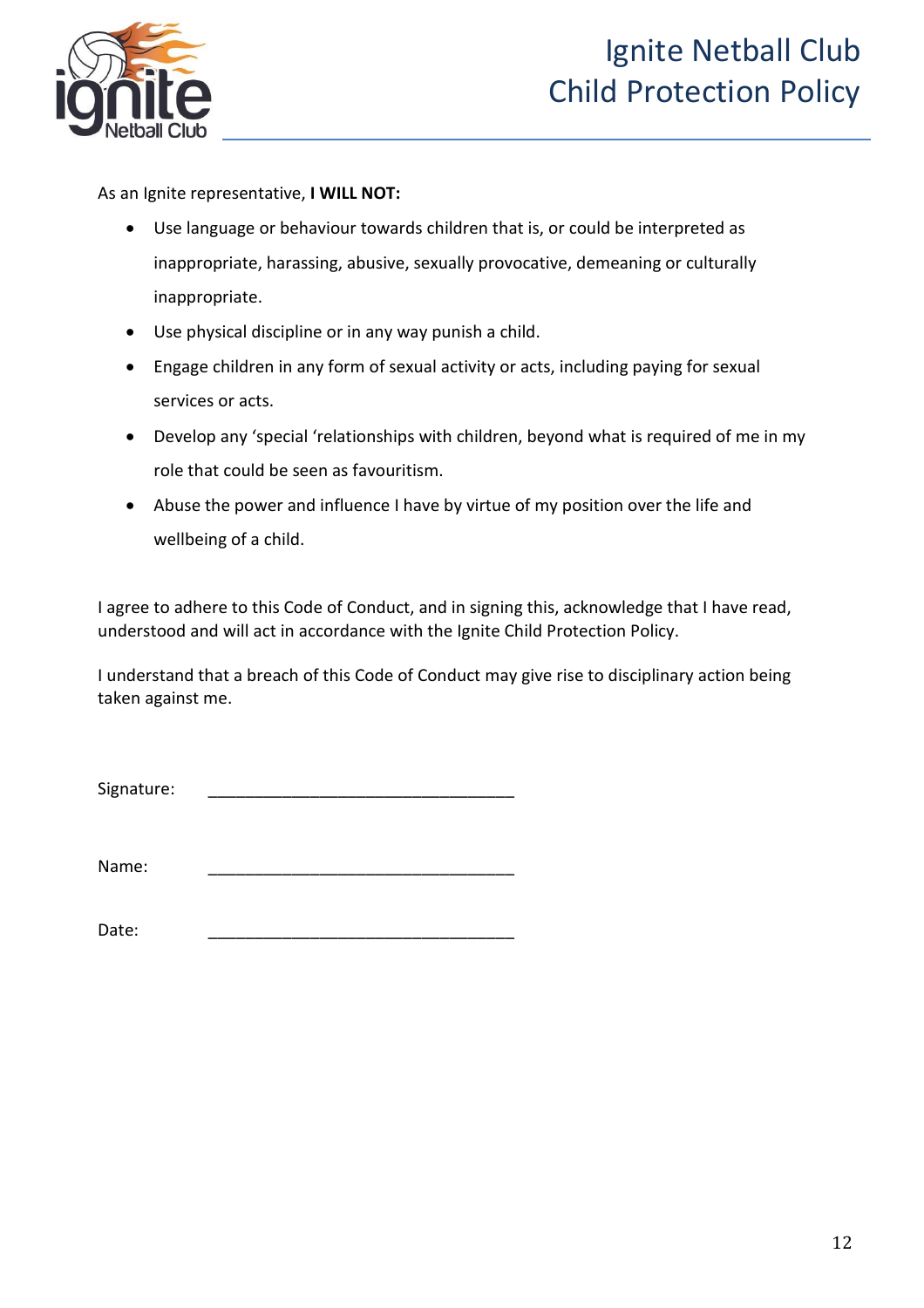

### **Suspected Child Abuse Form**

This form is to be completed by the person to whom a disclosure was made or wishes to report a child or young person at risk of harm.

The completed form should be given to a member of the Executive Committee and kept confidential. The information will be used for reporting to State Child Protection Authority.

#### **Details of Reporting Person**

| Full Name:                      |  |
|---------------------------------|--|
| Contact number:                 |  |
| Relationship to alleged victim: |  |

#### **Basis for Reporting**

Direct disclosure by victim *(please provide date and time of disclosure):* \_\_\_/\_\_\_/\_\_\_ at \_\_\_\_ am/pm

Reasonable grounds to suspect abuse

#### **Nature of Alleged Abuse**



**Please state immediate safety concerns below and describe why you have reasonable grounds for this report, including witnesses, description or any injuries, behaviour (please add pages if required)**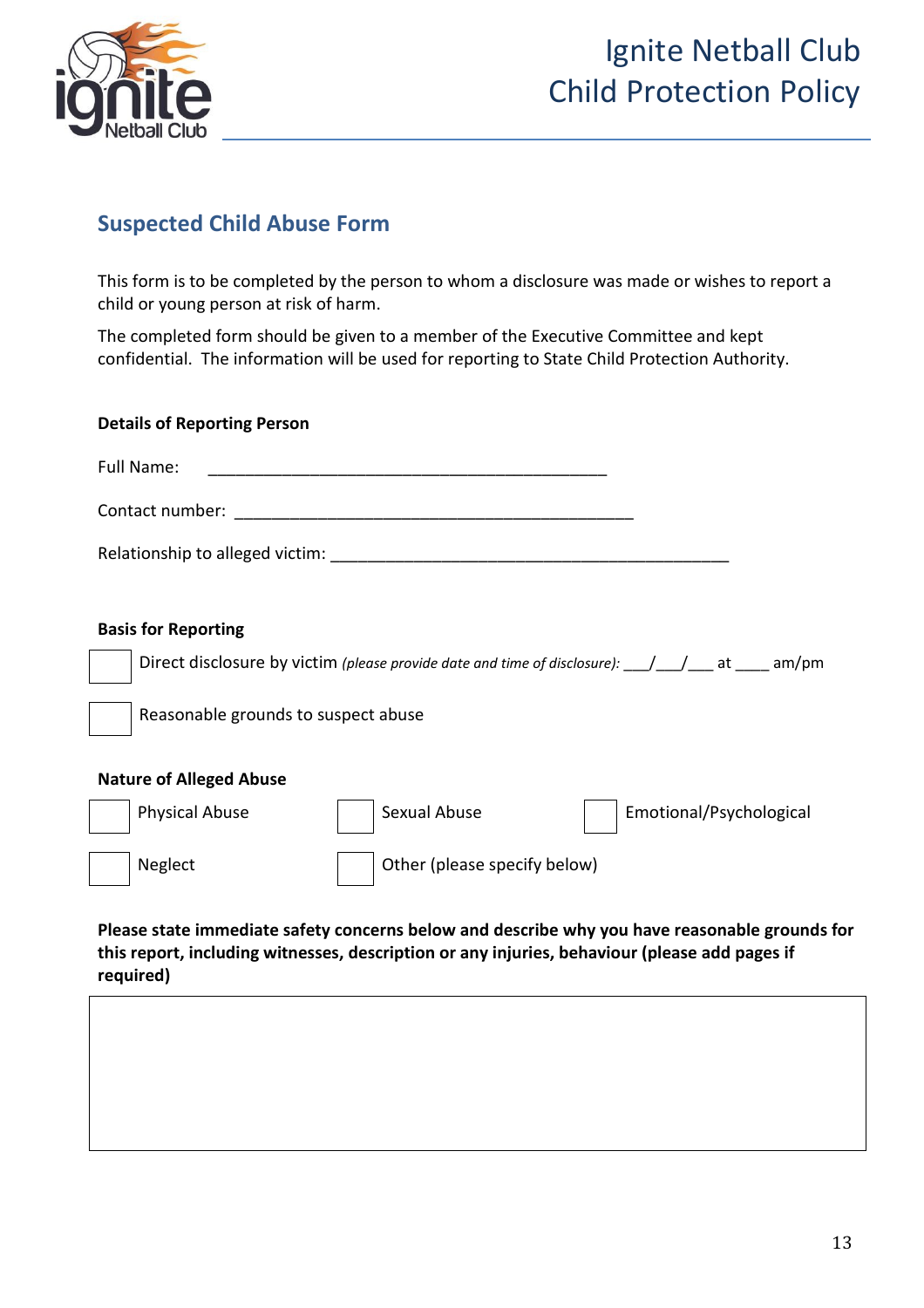

| <b>Details of Alleged Abuse Victim</b>                                                                                           |         |     |             |    |        |
|----------------------------------------------------------------------------------------------------------------------------------|---------|-----|-------------|----|--------|
| Full Name:                                                                                                                       |         |     |             |    |        |
|                                                                                                                                  | Gender: |     | Male        |    | Female |
| Address:                                                                                                                         |         |     |             |    |        |
|                                                                                                                                  |         |     |             |    |        |
| Have the parents/guardians of the alleged victim by notified?                                                                    |         |     |             |    |        |
| If yes, please include date and details of what they were told.                                                                  |         |     |             |    |        |
|                                                                                                                                  |         |     |             |    |        |
|                                                                                                                                  |         |     |             |    |        |
|                                                                                                                                  |         |     |             |    |        |
|                                                                                                                                  |         |     |             |    |        |
| Details of Alleged Perpetrator of the Abuse (if known)                                                                           |         |     |             |    |        |
| Full Name:                                                                                                                       |         |     |             |    |        |
| Age: $\frac{1}{2}$                                                                                                               | Gender: |     | Male        |    | Female |
| Address:<br><u> 1989 - Jan James James Barnett, amerikan basar dan berasal dalam pengaran basar dalam pengaran basar dalam p</u> |         |     |             |    |        |
| Contact number:                                                                                                                  |         |     |             |    |        |
| Does the perpetrator know about the report?                                                                                      |         | Yes |             | No |        |
|                                                                                                                                  |         |     |             |    |        |
| If yes, who spoke to him/her and when? Name: ___________________________________                                                 |         |     | Date: $/$ / |    |        |
| What was he/she told?                                                                                                            |         |     |             |    |        |
|                                                                                                                                  |         |     |             |    |        |
|                                                                                                                                  |         |     |             |    |        |
|                                                                                                                                  |         |     |             |    |        |